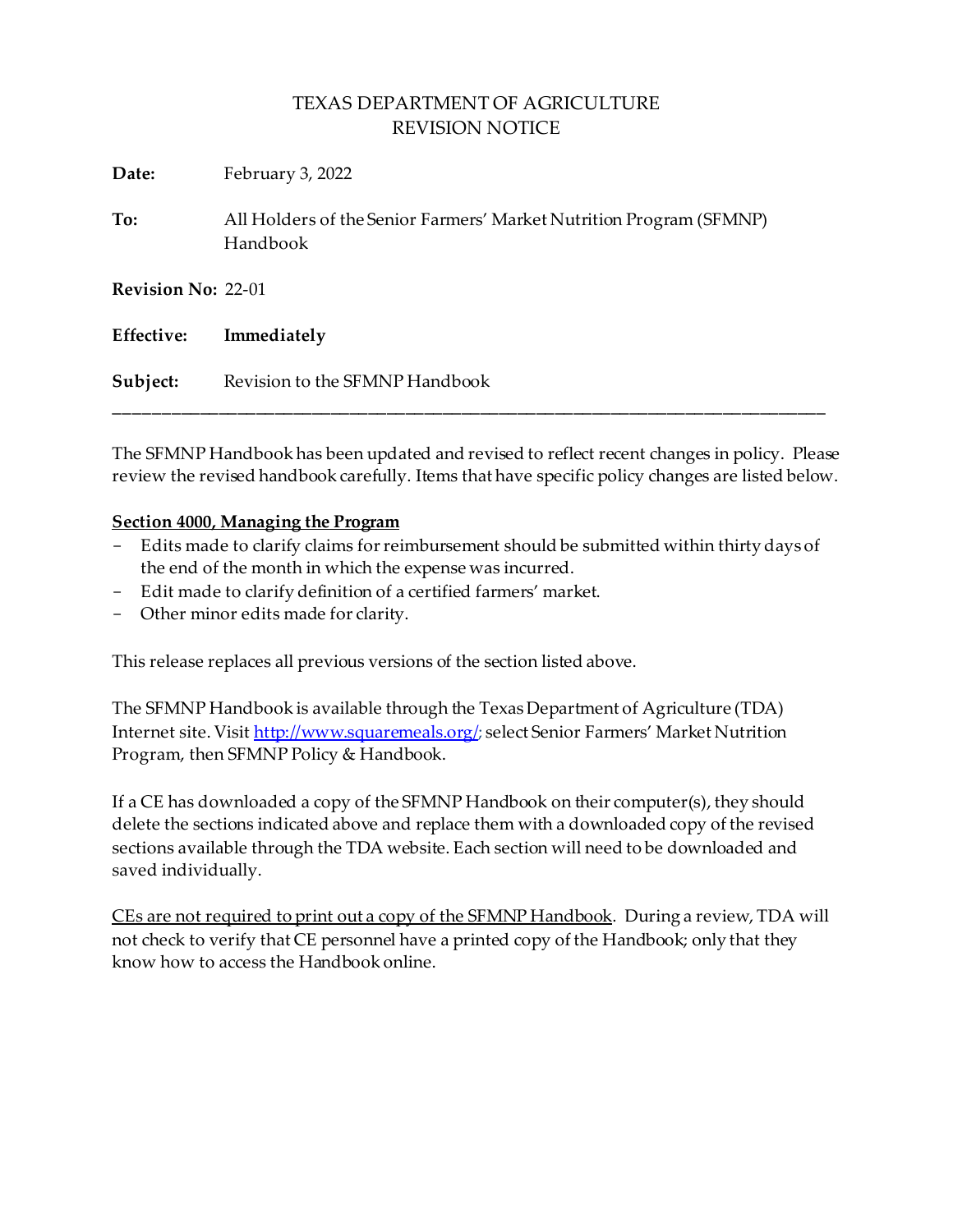| Date:      | March 16, 2021                                                                  |  |  |
|------------|---------------------------------------------------------------------------------|--|--|
| To:        | All Holders of the Senior Farmers' Market Nutrition Program (SFMNP)<br>Handbook |  |  |
|            | <b>Revision No: 21-01</b>                                                       |  |  |
| Effective: | Immediately                                                                     |  |  |
| Subject:   | Revision to the SFMNP Handbook                                                  |  |  |

The SFMNP Handbook has been updated and revised to reflect recent changes in policy. Please review the revised handbook carefully. Items that have specific policy changes are listed below.

#### **Section 11000, Resources**

- Revised Allowed and Disallowed Foods lists.

This release replaces all previous versions of the section listed above.

The SFMNP Handbook is available through the Texas Department of Agriculture (TDA) Internet site. Visi[t http://www.squaremeals.org/](http://www.squaremeals.org/); select Senior Farmers' Market Nutrition Program, then SFMNP Policy & Handbook.

If a CE has downloaded a copy of the SFMNP Handbook on their computer(s), they should delete the sections indicated above and replace them with a downloaded copy of the revised sections available through the TDA website. Each section will need to be downloaded and saved individually.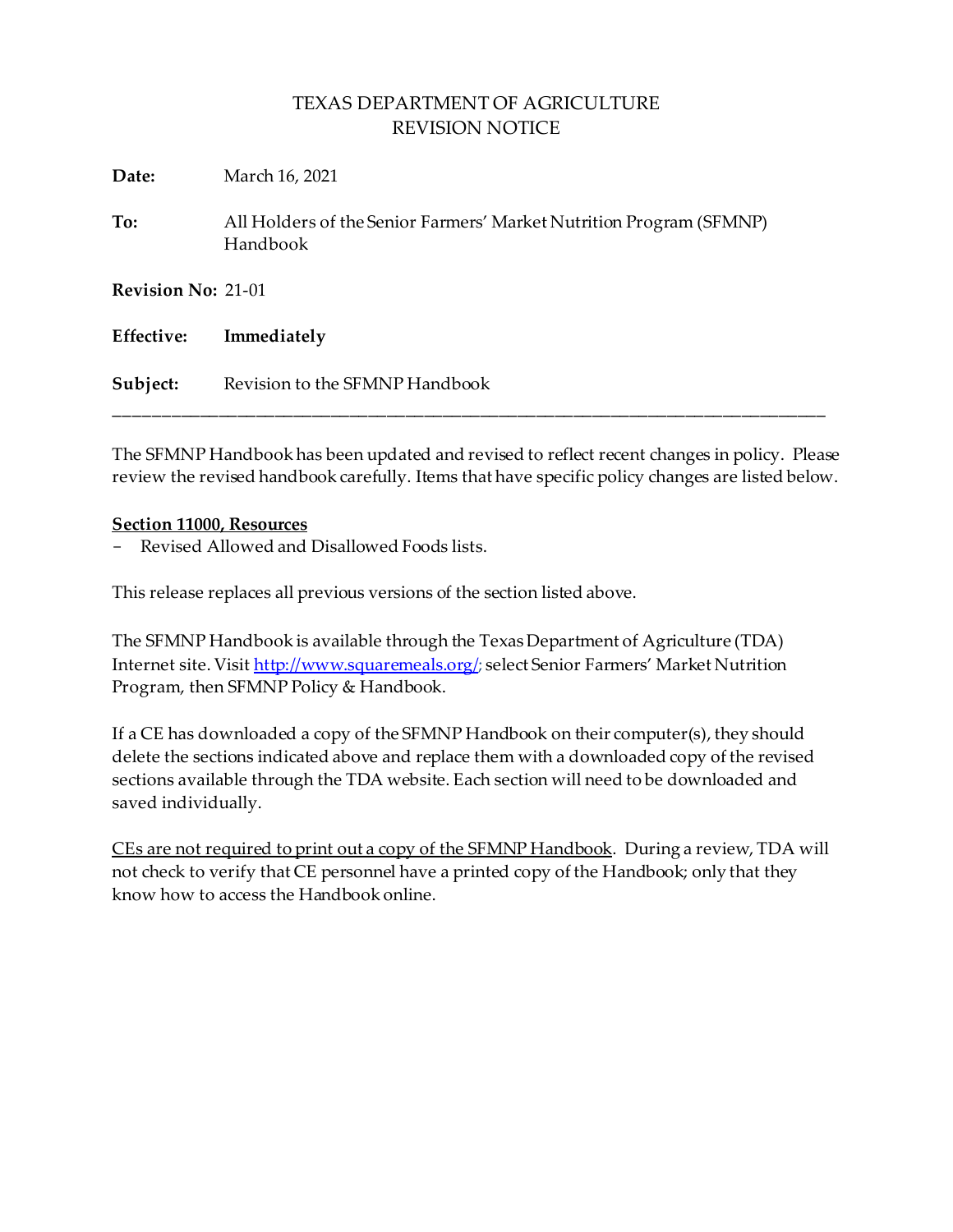| Date:              | December 16, 2020                                                               |  |
|--------------------|---------------------------------------------------------------------------------|--|
| To:                | All Holders of the Senior Farmers' Market Nutrition Program (SFMNP)<br>Handbook |  |
| Revision No: 20-01 |                                                                                 |  |
| Effective:         | Immediately                                                                     |  |
| Subject:           | Revision to the SFMNP Handbook                                                  |  |

#### **Section 6000, Civil Rights**

- Revised outdated web links in the Nondiscrimination Statement

This release replaces all previous section versions.

The SFMNP Handbook is available through the Texas Department of Agriculture (TDA) Internet site. Visi[t http://www.squaremeals.org/](http://www.squaremeals.org/); select Senior Farmers' Market Nutrition Program, then SFMNP Policy & Handbook.

If a CE has downloaded a copy of the SFMNP Handbook on their computer(s), they should delete the sections indicated above and replace them with a downloaded copy of the revised sections available through the TDA website. Each section will need to be downloaded and saved individually.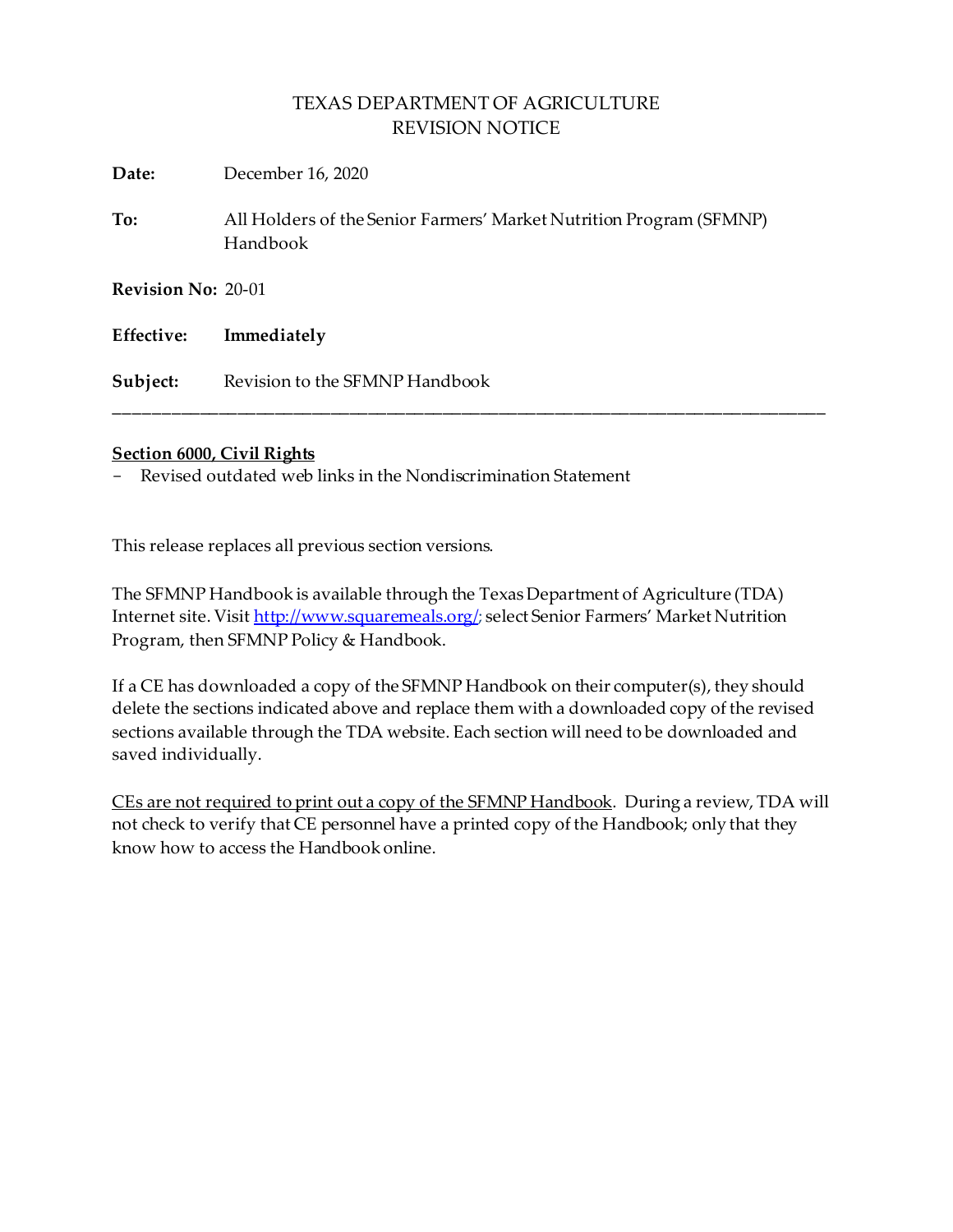\_\_\_\_\_\_\_\_\_\_\_\_\_\_\_\_\_\_\_\_\_\_\_\_\_\_\_\_\_\_\_\_\_\_\_\_\_\_\_\_\_\_\_\_\_\_\_\_\_\_\_\_\_\_\_\_\_\_\_\_\_\_\_\_\_\_\_\_\_\_\_\_\_\_\_\_

**Date:** June 25, 2019

**To:** All Holders of the Senior Farmers' Market Nutrition Program (SFMNP) Handbook

**Revision No:** 19-02

|          | Effective: Immediately          |
|----------|---------------------------------|
| Subject: | Revisions to the SFMNP Handbook |

#### **Section 1000, Introduction**

- Rearranged and/or reworded information to provide consistency and clarity

### **Section 2000, Eligibility and Application Requirements**

- Renamed the Section
- Rearranged and/or reworded information to provide consistency and clarity
- Provided more detailed information about eligibility
- Provided more detailed guidance about application requirements
- Moved SFMNP Agreements guidance to Section 3000, Program Agreements

### S**ection 3000, Program Agreements**

- Renamed the Section
- Rearranged and/or reworded information to provide consistency and clarity
- Moved SFMNP Agreements guidance from Section 2000
- Moved financial related information to Section 7000

### **Section 4000, Managing the Program**

- Rearranged and/or reworded information to provide consistency and clarity
- Removed items and included the information in other items for clarity
- Provided more detailed guidance on voucher management, distribution, and redemption
- Updated the table on voucher redemption/submission deadlines
- Provided additional detail on training and monitoring requirements
- Clarified guidance on sanctioning

This release replaces all previous section versions.

The SFMNP Handbook is available through the Texas Department of Agriculture (TDA) Internet site. Visi[t http://www.squaremeals.org/](http://www.squaremeals.org/); select Senior Farmers' Market Nutrition Program, then SFMNP Policy & Handbook.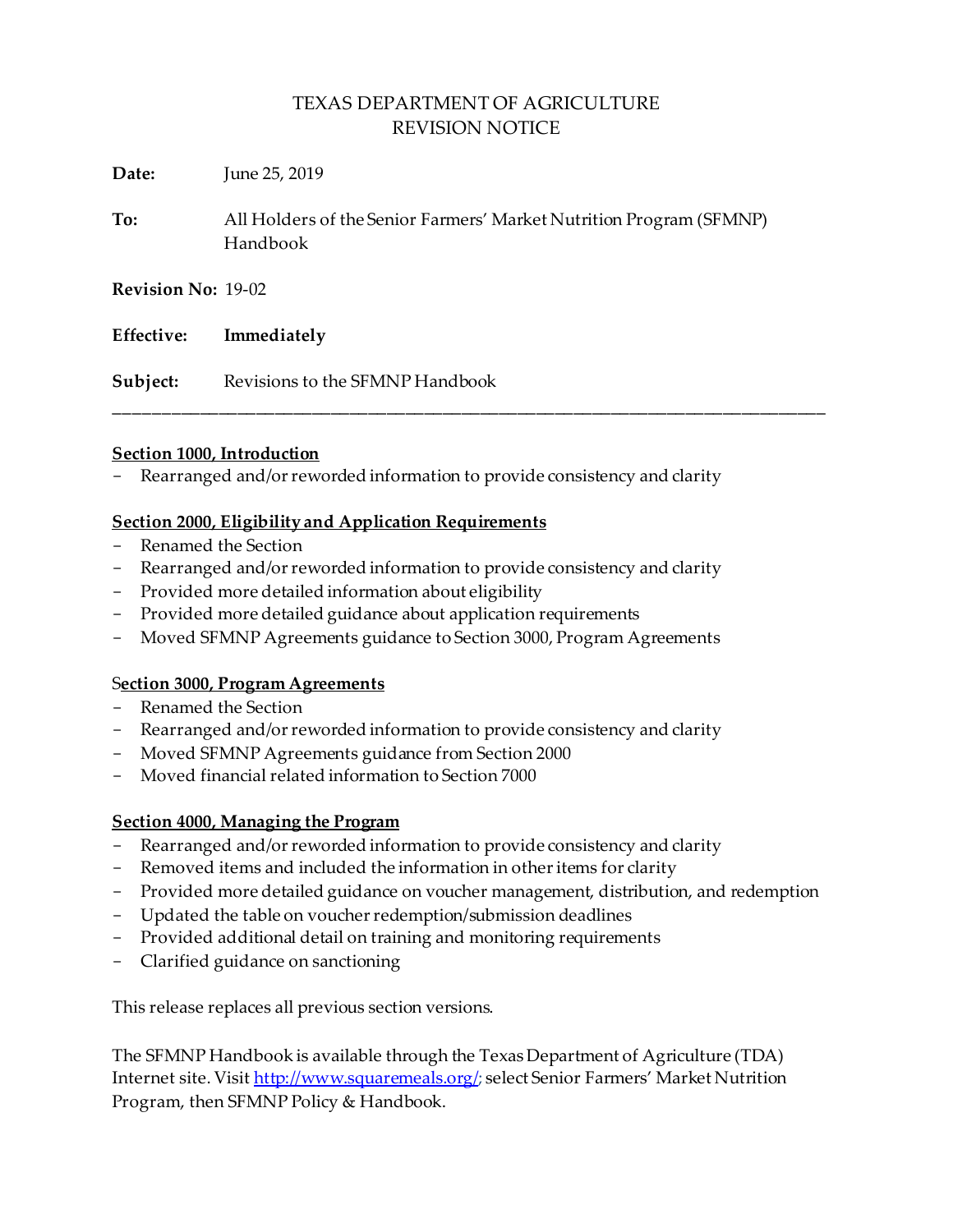If a CE has downloaded a copy of the SFMNP Handbook on their computer(s), they should delete the sections indicated above and replace them with a downloaded copy of the revised sections available through the TDA website. Each section will need to be downloaded and saved individually.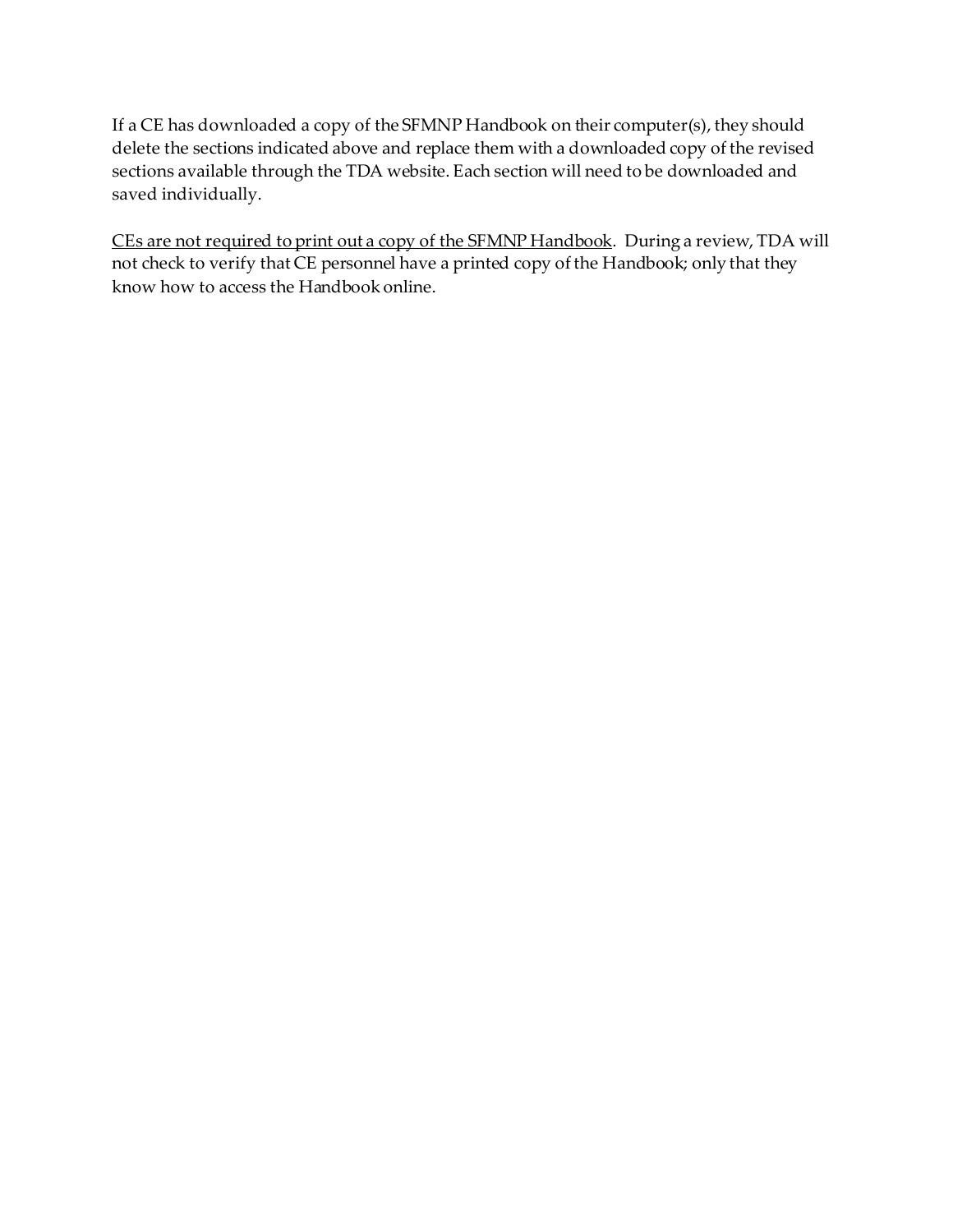| Date:              | June 7, 2019                                                                      |
|--------------------|-----------------------------------------------------------------------------------|
| To:                | All Holders of the Senior Farmers' Market Nutrition Program (SFMNP)<br>Handbook   |
| Revision No: 19-01 |                                                                                   |
| <b>Effective:</b>  | Immediately                                                                       |
| Subject:           | Revisions to the SFMNP Handbook and SFMNP Farmers and Farmers' Market<br>Handbook |

### **SFMNP Handbook:**

The entire SFMNP Handbook is being updated and revised to reflect recent changes in language and policy. Please review the following revised handbook sections carefully. Items that have specific policy changes are listed below.

### **Section 5000, Administrative Review and Audits**

- Renamed the Section
- Rearranged and/or reworded information to provide consistency and clarity
- Updated, clarified, and enhanced audit guidance
- Enhanced guidance on administrative reviews by TDA

### **Section 6000, Civil Rights**

- Rearranged and/or reworded information to provide consistency and clarity
- Provided more detailed guidance on Civil Rights requirements

### **Section 7000, Financial Management**

- Rearranged and/or reworded information to provide consistency and clarity
- Provided enhanced guidance on financial controls, conflicts of interest, procurement, contract provisions, and cost principals (allowable costs)

### **Section 8000, Denials, Terminations, and Appeals**

Rearranged and/or reworded information to provide consistency and clarity

### **Section 9000, Terms, Definitions, and Acronyms**

- Rearranged and/or reworded information to provide consistency and clarity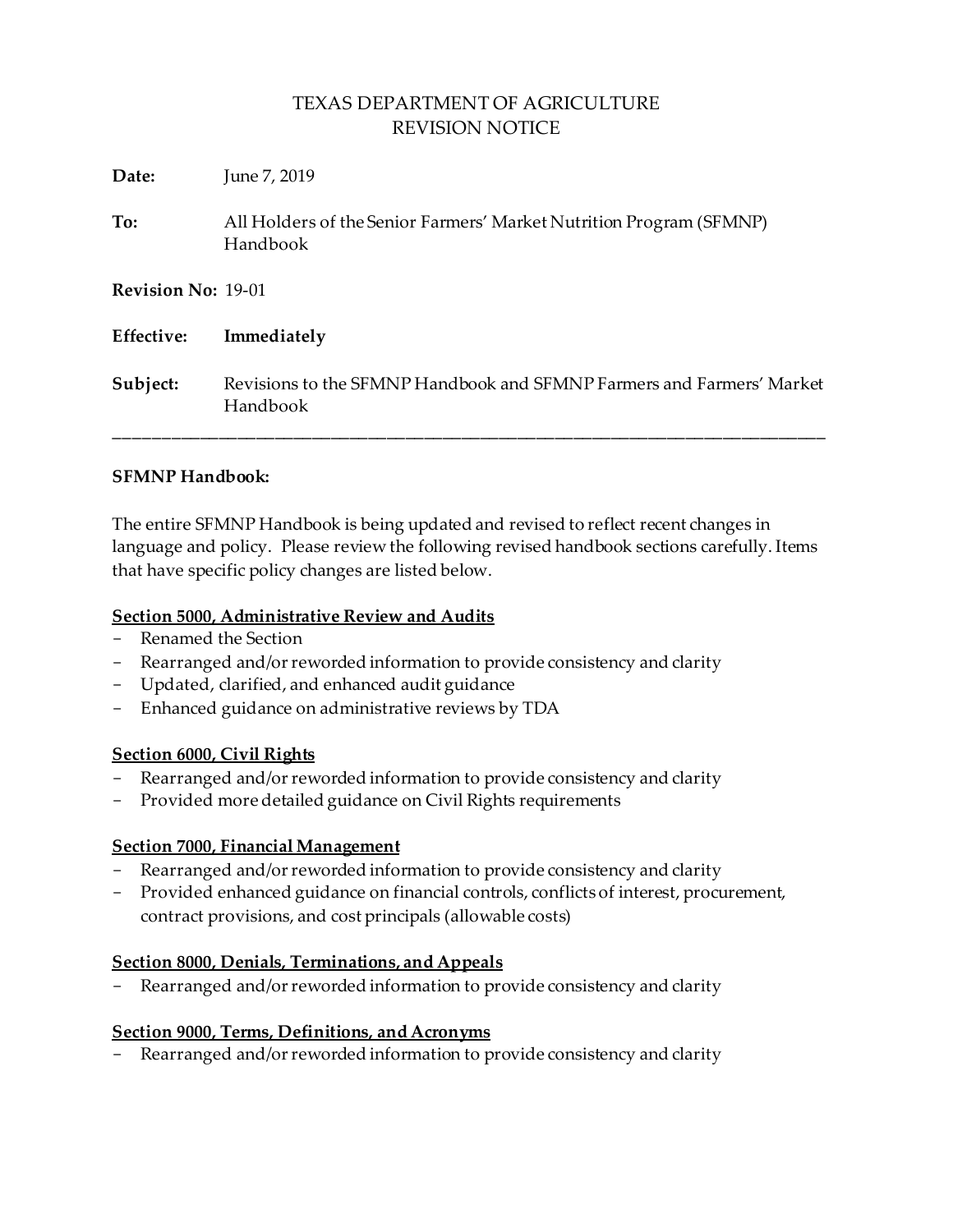### **Section 10000, Email Notification and FMNP Handbook Online**

- Renamed the Section
- Made minor editorial changes

#### **Section 11000, Resources**

- Rearranged and/or reworded information to provide consistency and clarity

This release replaces all previous section versions.

### **SFMNP Farmers and Farmers' Market Handbook:**

The SFMNP Farmers and Farmers' Market Handbook has been updated and revised in it's entirely to reflect changes in language and policy.

The SFMNP Handbook and SFMNP Farmers and Farmers' Market Handbook are available through the Texas Department of Agriculture (TDA) Internet site. Visit <http://www.squaremeals.org/>; select Senior Farmers' Market Nutrition Program, then SFMNP Policy & Handbook.

If a CE has downloaded a copy of the SFMNP Handbook on their computer(s), they should delete the sections indicated above and replace them with a downloaded copy of the revised sections available through the TDA website. Each section will need to be downloaded and saved individually.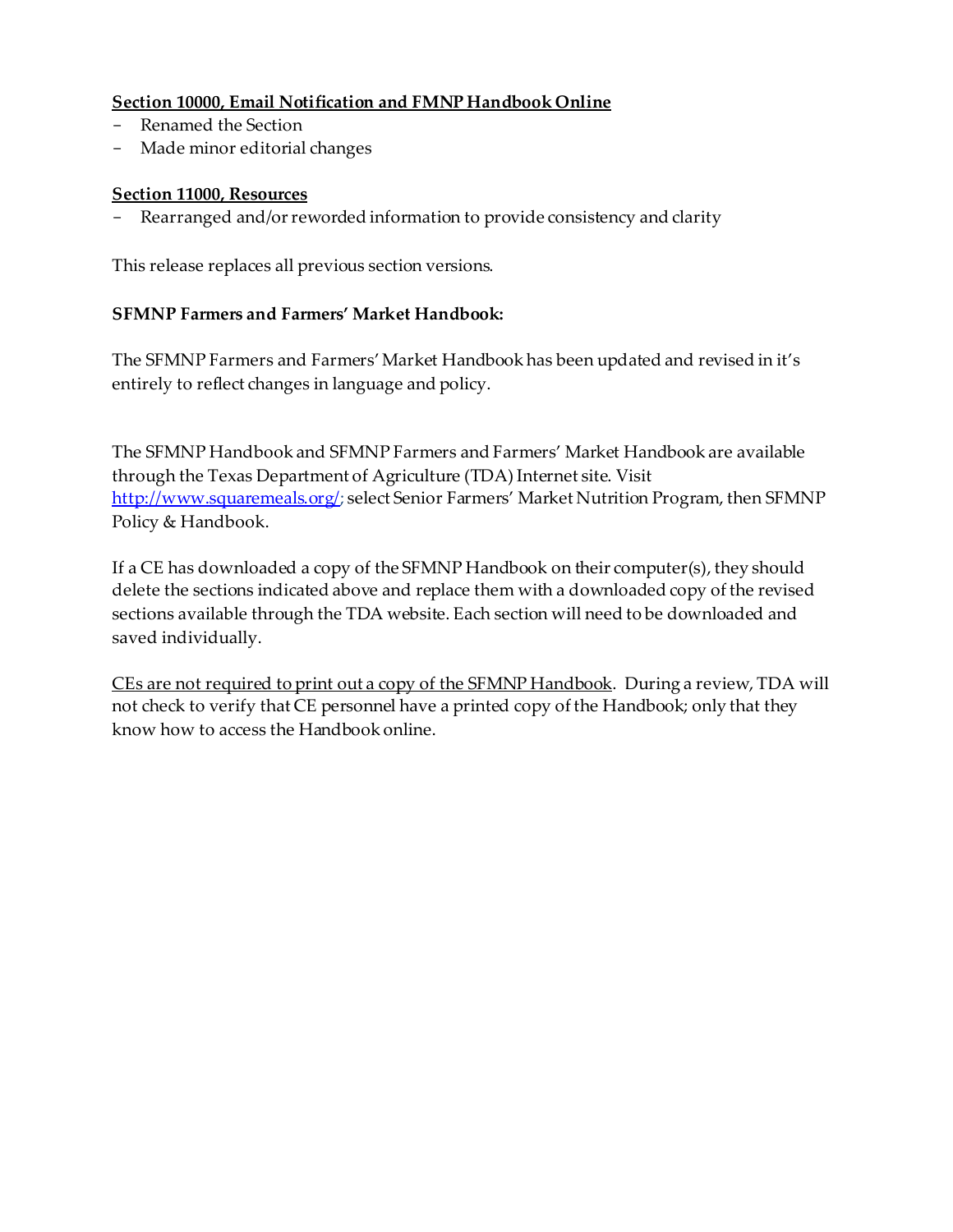**Date:** March 29, 2016

**To:** All Holders of the Senior Farmers' Market Nutrition Program (SFMNP) Handbook

**Revision No:** 16-02

| <b>Effective:</b> | Immediately                                                                               |
|-------------------|-------------------------------------------------------------------------------------------|
| Subject:          | Revisions to the SFMNP Handbook, SFMNP Farmers and Farmers' Market<br>Handbook, and Forms |

\_\_\_\_\_\_\_\_\_\_\_\_\_\_\_\_\_\_\_\_\_\_\_\_\_\_\_\_\_\_\_\_\_\_\_\_\_\_\_\_\_\_\_\_\_\_\_\_\_\_\_\_\_\_\_\_\_\_\_\_\_\_\_\_\_\_\_\_\_\_\_\_\_\_\_\_\_\_

**SFMNP Forms:** The following SFMNP forms have been revised to reflect the changes as indicated below:

- *Senior Farmers' Market Nutrition Program Application Notification (form H1435)* and *Programa Nutricional del Mercado Agrícola para Personas Mayores Resultado de la Solicitud* (form H1435-S) — Added "Approved – Placed on Waiting list" eligibility determination. The 30-day notification of eligibility determination is revised to 15-day notification. Instructions for each form are also updated to reflect the form updates. The March 2016 revision replaces the December 2015 version.
- *Senior Farmers' Market Nutrition Program Participant Application (form H1430)* and *Programa Nutricional del Mercado Agrícola para Personas Mayores Solicitud del Participante* (form H1430-S) — Added "Eligible – Waiting List" as an eligibility determination category. Instructions for each form are also updated to reflect the form updates. The March 2016 revision replaces the December 2015 version.
- *Participant Voucher Issuance Log* —Added column which is used for FMNP only. Updated instructions. The March 2016 revision replaces the June 2012 revision.

**SFMNP Farmers & Farmers' Market Handbook**: The SFMNP Farmers & Farmers' Market Handbook has been revised to reflect the changes as indicated below.

### **Section 4000, Managing the Program**

 $\bullet$  4212, Determination  $-$  Updated eligibility determination categories to included "eligible, placed on waiting list" and added information on the eligibility notification period, which is 15 days. The March 2016 revision replaces the December 2015 version.

The SFMNP Handbook is available through the Texas Department of Agriculture (TDA) Internet site. Visi[t http://www.squaremeals.org/](http://www.squaremeals.org/); select Senior Farmers' Market Nutrition Program, then SFMNP Policy & Handbook.